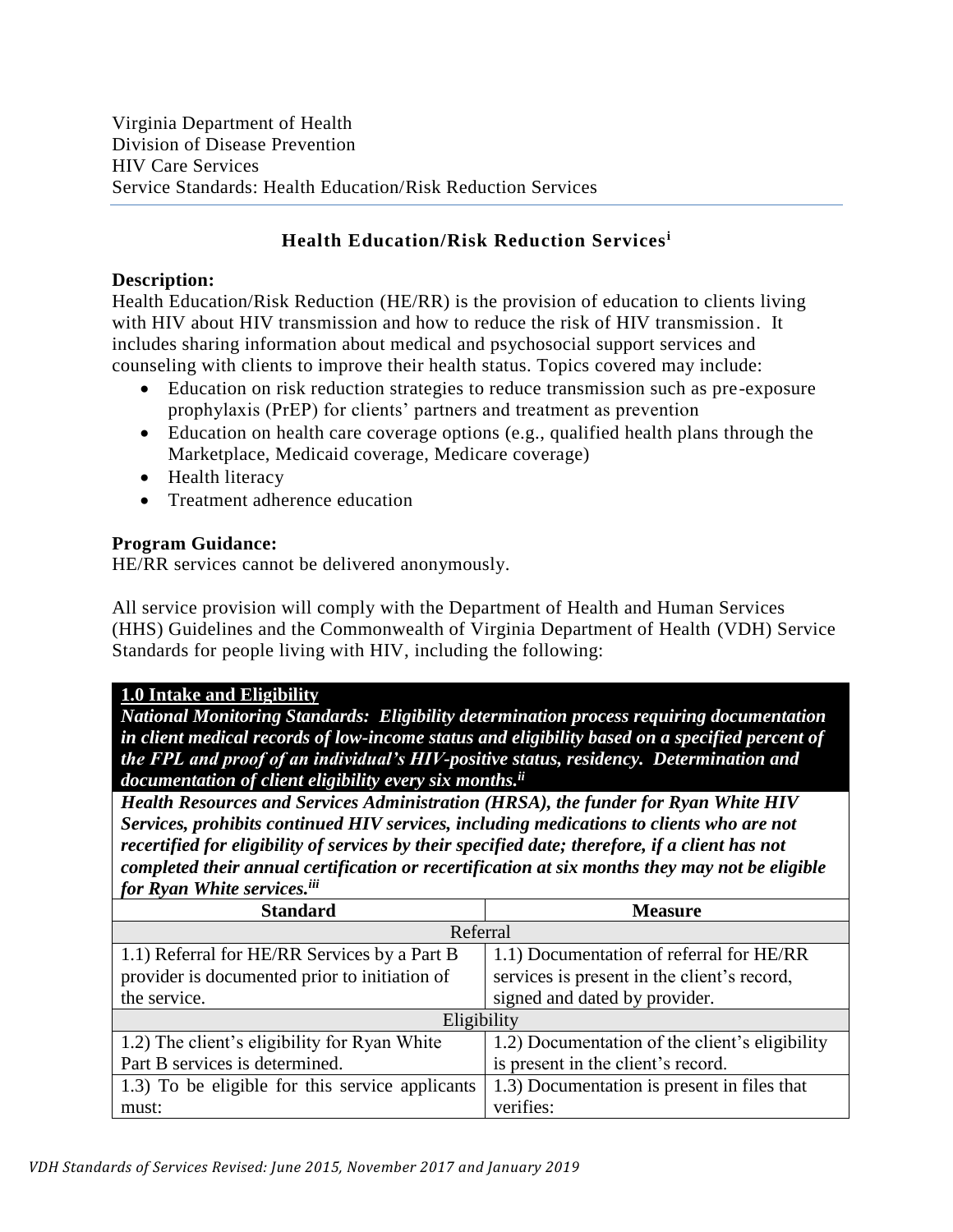| a) Be diagnosed with HIV<br>a) Client is diagnosed with HIV                                 |  |
|---------------------------------------------------------------------------------------------|--|
| b) Client lives in Virginia<br>b) Live in Virginia                                          |  |
| c) Client meets income guidelines<br>c) Have an individual or family income at              |  |
| or below 500% of the Federal Poverty<br>d) Client Medicaid status (gap of                   |  |
| Level (FPL)<br>services)                                                                    |  |
| e) Recertification for continued<br>d) Ryan White Part B is the payer of last               |  |
| resort and other funding sources must<br>eligibility for Part B services every six          |  |
| be vigorously pursued. Providers are<br>months                                              |  |
| responsible to ensure that clients are<br>Client agrees to participate in<br>f)             |  |
| screened and deemed ineligible for<br>insurance option that best meets their                |  |
| other payer sources covered by Federal<br>medical needs and for which the client            |  |
| or State programs such as Medicare,<br>is eligible.                                         |  |
| Medicaid, all other forms of insurance                                                      |  |
| or third party payers such as private and                                                   |  |
| commercial insurance plans, and other                                                       |  |
| payers.                                                                                     |  |
| e) Provide recertification every six                                                        |  |
| months with proof of income, changes                                                        |  |
| in insurance coverage, or any changes                                                       |  |
| in residency                                                                                |  |
| <b>Client eligibility ensures Part B</b><br>f)                                              |  |
| services are used as the payer of last                                                      |  |
| resort. Client must agree to participate                                                    |  |
| in the insurance option client is eligible                                                  |  |
| and that best meets the client's medical                                                    |  |
| needs regardless of preference.                                                             |  |
|                                                                                             |  |
| <i>Note:</i> The Part B Program is the payer of last                                        |  |
| resort. This is interpreted as "funds"                                                      |  |
| receivedwill not be utilized to make                                                        |  |
| payments for any item or service to the extent                                              |  |
| that payment has been made, or can reasonably                                               |  |
| be expected to be made" by another payment                                                  |  |
| source. <sup>iv</sup>                                                                       |  |
|                                                                                             |  |
| Apply through the VDH Central Office or                                                     |  |
| through agency's eligibility services.                                                      |  |
| Intake                                                                                      |  |
| 1.4) Eligibility screening and intake to be<br>1.4) Documentation of intake and eligibility |  |
| completed within 15 days of initial contact<br>screening in client record signed and dated. |  |
| with client.                                                                                |  |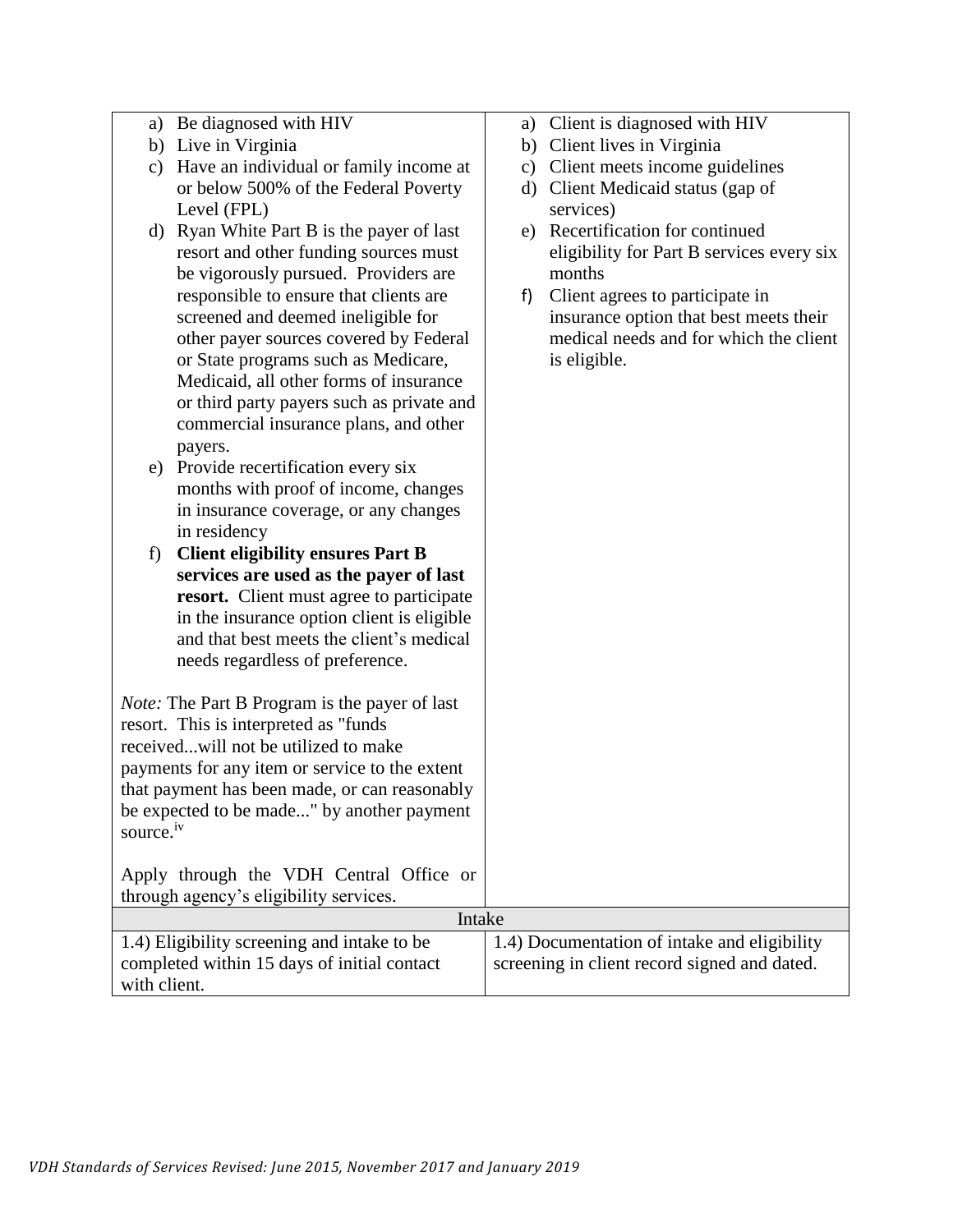| Recertification                                   |                                                  |
|---------------------------------------------------|--------------------------------------------------|
| 1.5) Client must be certified every six months    | 1.5) Documentation of recertification of the     |
| to continue to receive Ryan White services.       | client's eligibility every six months is present |
| There is no grace period.                         | in the client's record.                          |
| <b>2.0 Key Services Components and Activities</b> |                                                  |

*National Monitoring Standards: Health Education/Risk Reduction (HE/RR) services educate clients living with HIV about HIV transmission and how to reduce the risk of HIV transmission, including: 1) Provision of information about available medical and psychosocial support services, 2) Education on HIV transmission and how to reduce the risk of transmission, and 3) Counseling on how to improve their health status and reduce the risk of HIV transmission to others.<sup>v</sup>*

| <b>Standard</b>                                         | <b>Measure</b>                               |
|---------------------------------------------------------|----------------------------------------------|
| Documentation                                           |                                              |
| 2.1) All HE/RR services provided are                    | 2.1) Documentation of HE/RR services are in  |
| documented in client record.                            | client's record signed and dated.            |
| Assessment/Service Plan/Provision of Services           |                                              |
| 2.2) An initial health education/risk reduction         | 2.2) Documentation of assessment in client's |
| and literacy level assessment is completed              | record signed and dated.                     |
| prior to the initiation of the HE/RR plan.              |                                              |
| 2.3) Within 30 days after the initial assessment,       | 2.3) Documentation of HE/RR plan in client's |
| a HE/RR plan will be developed and agreed               | record, signed and dated.                    |
| upon by the client and health educator                  |                                              |
| outlining service goals, objectives and                 |                                              |
| interventions. The plan should be                       |                                              |
| individualized based on the client's needs and          |                                              |
| include:                                                |                                              |
| a) Education about HIV transmission and                 |                                              |
| how to reduce the risk of transmission                  |                                              |
| to others                                               |                                              |
| b) Information about available medical                  |                                              |
| and psychosocial support services                       |                                              |
| c) Counseling on how to improve their<br>health status. |                                              |
|                                                         |                                              |
| Other information may include:                          |                                              |
| Education on risk reduction strategies<br>$\mathbf{d}$  |                                              |
| to reduce transmission such as pre-                     |                                              |
| exposure prophylaxis (PrEP) for                         |                                              |
| clients' partners and treatment as                      |                                              |
| prevention                                              |                                              |
| Education on health care coverage<br>e)                 |                                              |
| options (e.g., qualified health plans                   |                                              |
| through the Marketplace, Medicaid                       |                                              |
| coverage, Medicare coverage)                            |                                              |
| Health literacy<br>f)                                   |                                              |
| Treatment adherence education.<br>$\mathbf{g}$ )        |                                              |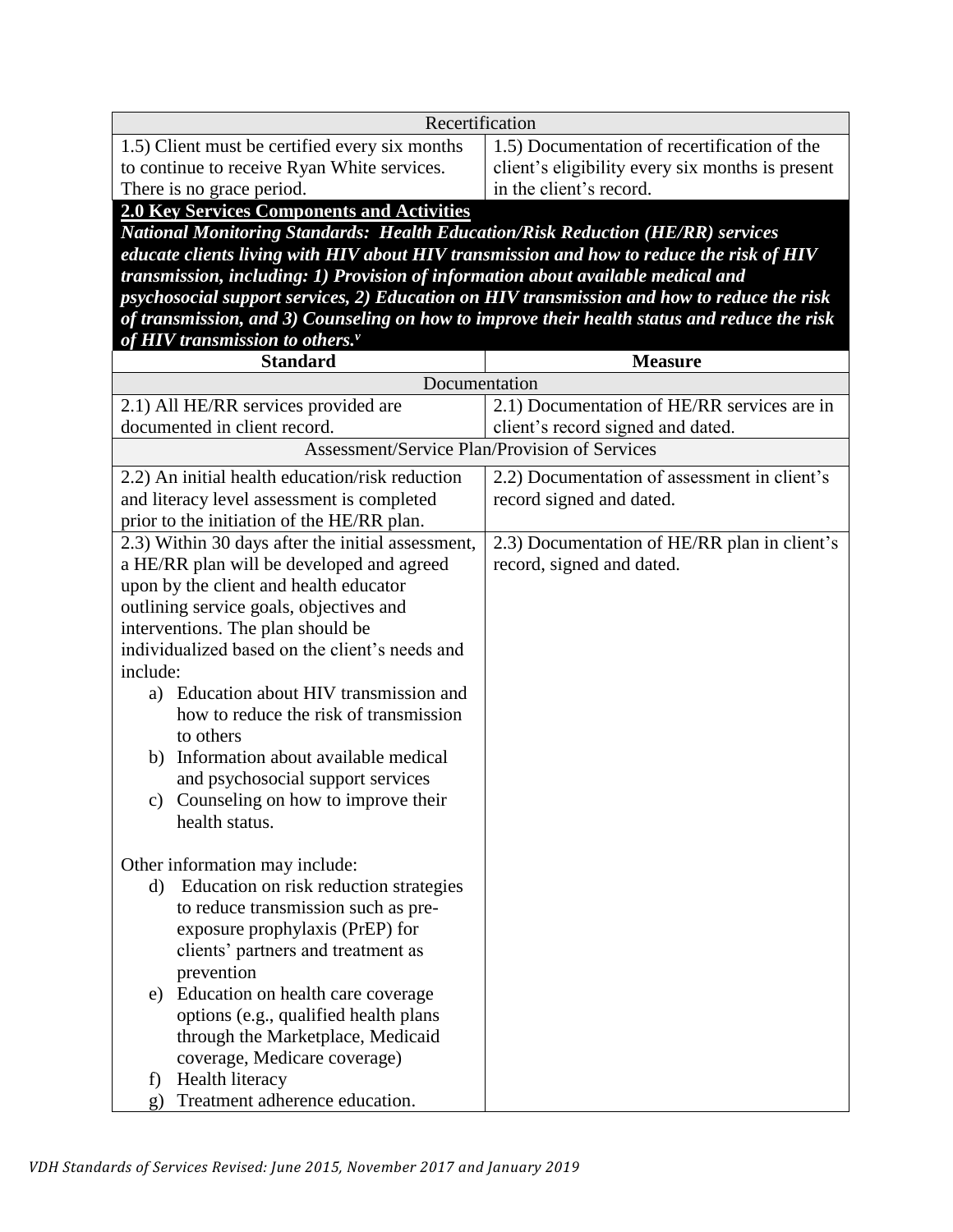| 2.4) HE/RR plan is reassessed every 90 days to                                                                                                                                                                                                                                                                                                                                               | 2.4) Documentation of review and update of               |
|----------------------------------------------------------------------------------------------------------------------------------------------------------------------------------------------------------------------------------------------------------------------------------------------------------------------------------------------------------------------------------------------|----------------------------------------------------------|
| assess client progress and identify emerging                                                                                                                                                                                                                                                                                                                                                 | HE/RR plan as appropriate signed and dated               |
| needs.                                                                                                                                                                                                                                                                                                                                                                                       | by client and health educator.                           |
| 2.5) Refer client to other services as                                                                                                                                                                                                                                                                                                                                                       | 2.5) Documentation of referrals made and                 |
| appropriate, e.g. mental health, substance                                                                                                                                                                                                                                                                                                                                                   | status of outcome in client's record.                    |
| abuse treatment.                                                                                                                                                                                                                                                                                                                                                                             |                                                          |
| <b>Transition and Discharge</b>                                                                                                                                                                                                                                                                                                                                                              |                                                          |
| 2.6) Client discharged when HE/RR services                                                                                                                                                                                                                                                                                                                                                   | 2.6) Documentation of discharge plan and                 |
| are no longer needed, goals have been met,                                                                                                                                                                                                                                                                                                                                                   | summary in client's record with clear                    |
| upon death or due to safety issues. (see 2.7)                                                                                                                                                                                                                                                                                                                                                | rationale for discharge within 30 days of                |
| Prior to discharge: Reasons for discharge and<br>options for other service provision should be<br>discussed with client. Whenever possible,<br>discussion should occur face-to-face. If not<br>possible, provider should attempt to talk with<br>client via phone. If verbal contact is not<br>possible, a certified letter must be sent to<br>client's last known address. If client is not | discharge, including certified letter, if<br>applicable. |
| present to sign for the letter, it must be                                                                                                                                                                                                                                                                                                                                                   |                                                          |
| returned to the provider.                                                                                                                                                                                                                                                                                                                                                                    |                                                          |
| Documentation: Client's record must include:<br>a) Date services start<br>b) Special client needs<br>c) Services needed/actions taken, if<br>applicable<br>d) Date of discharge<br>e) Reason(s) for discharge<br>Referrals made at time of discharge, if<br>f)<br>applicable.                                                                                                                |                                                          |
| <b>Transfer:</b> If client transfers to another location,<br>agency or service provider, transferring agency<br>will provide discharge summary and other<br>requested records within 5 business days of<br>request. If client moves to another area,<br>transferring agency will make referral for<br>needed services in the new location.                                                   |                                                          |
| Unable to Locate: If client cannot be located,<br>agency will make and document a minimum of<br>three follow-up attempts on three separate<br>dates (by phone or in person) over a three-<br>month period after first attempt. A certified<br>letter must be mailed to the client's last known<br>mailing address within five business days after                                            |                                                          |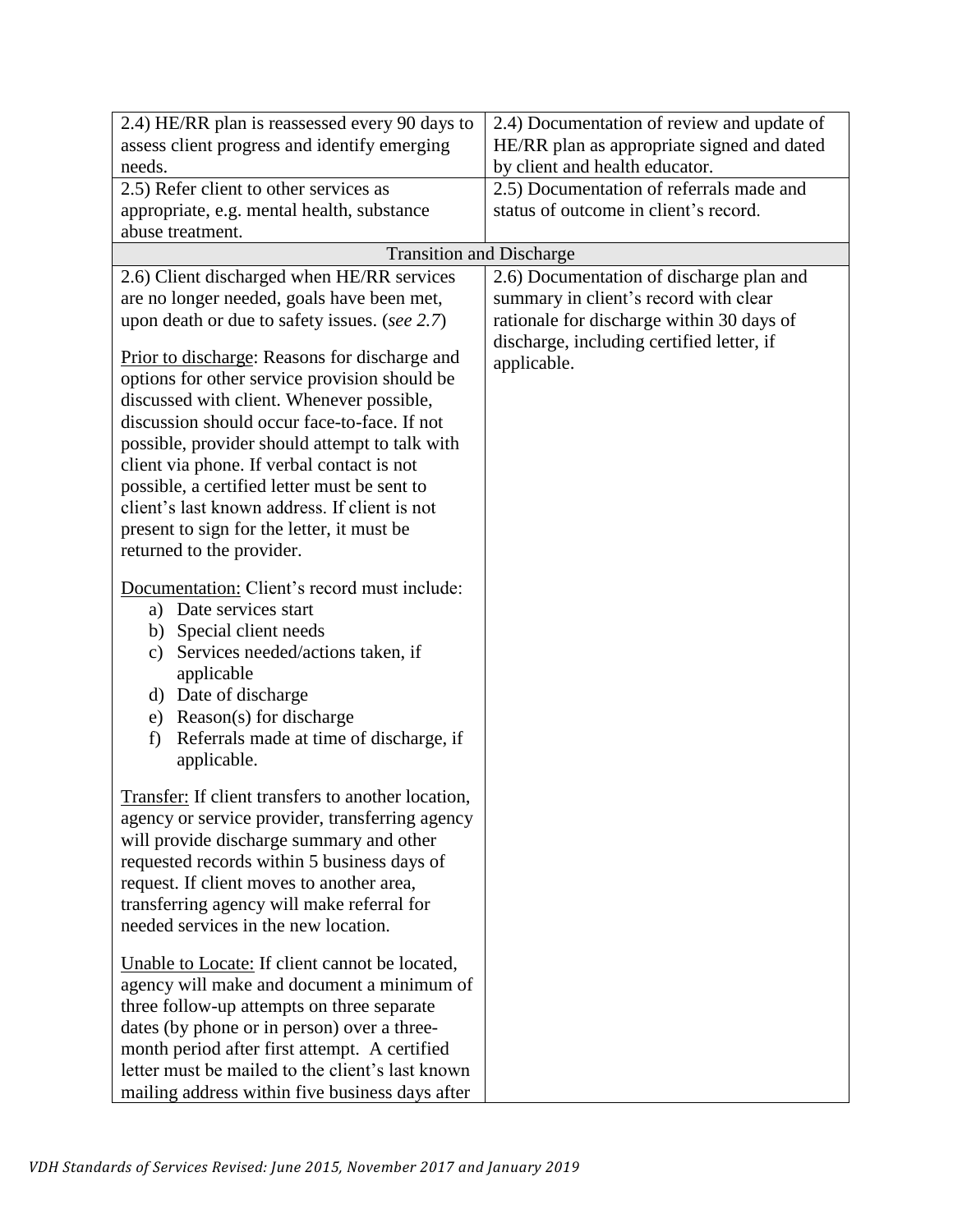| the last attempt to notify the client. The letter   |                                                |
|-----------------------------------------------------|------------------------------------------------|
| will state that the case will be closed within 30   |                                                |
| days from the date on the letter if an              |                                                |
| appointment with the provider is not made.          |                                                |
|                                                     |                                                |
| Withdrawal from Service: If client reports that     |                                                |
| services are no longer needed or decides to no      |                                                |
| longer participate in the Service Plan, client      |                                                |
| may withdraw from services. Because clients         |                                                |
| may withdraw for a variety of reasons it may        |                                                |
| be helpful to conduct an exit interview to          |                                                |
| ensure reasons for withdrawal are understood,       |                                                |
| or identify factors interfering with the client's   |                                                |
| ability to fully participate if services are still  |                                                |
| needed. If other issues are identified that         |                                                |
| cannot be managed by the agency clients             |                                                |
| should be referred to appropriate agencies.         |                                                |
|                                                     |                                                |
| <b>Administrative Discharge: Clients who engage</b> |                                                |
| in behavior that abuses the safety or violates      |                                                |
| the confidentiality of others may be                |                                                |
| discharged. Prior to discharging a client for       |                                                |
| this reason, the case must be reviewed by           |                                                |
| leadership according to that agency's policies.     |                                                |
| Clients who are discharged for administrative       |                                                |
| reasons must be provided written notification       |                                                |
| of and reason for the discharge, and must be        |                                                |
| notified of possible alternative resources. A       |                                                |
| certified letter that notes the reason for          |                                                |
| discharge and includes alternative resources        |                                                |
| must be mailed to the client's last known           |                                                |
| mailing address within five business days after     |                                                |
| the date of discharge, and a copy must be filed     |                                                |
| in the client's chart.                              |                                                |
| <b>Case Closure</b>                                 |                                                |
| 2.7) Case will be closed if client:                 | 2.7) Documentation of case closure in client's |
| a) Has met the service goals;                       | record with clear rationale for closure.       |
| b) Decides to transfer to another                   |                                                |
| agency;                                             |                                                |
| c) Needs are more appropriately                     |                                                |
| addressed in other programs;                        |                                                |
| d) Moves out of state;                              |                                                |
| e) Fails to provide updated                         |                                                |
| documentation of eligibility status                 |                                                |
| thus, no longer eligible for services;              |                                                |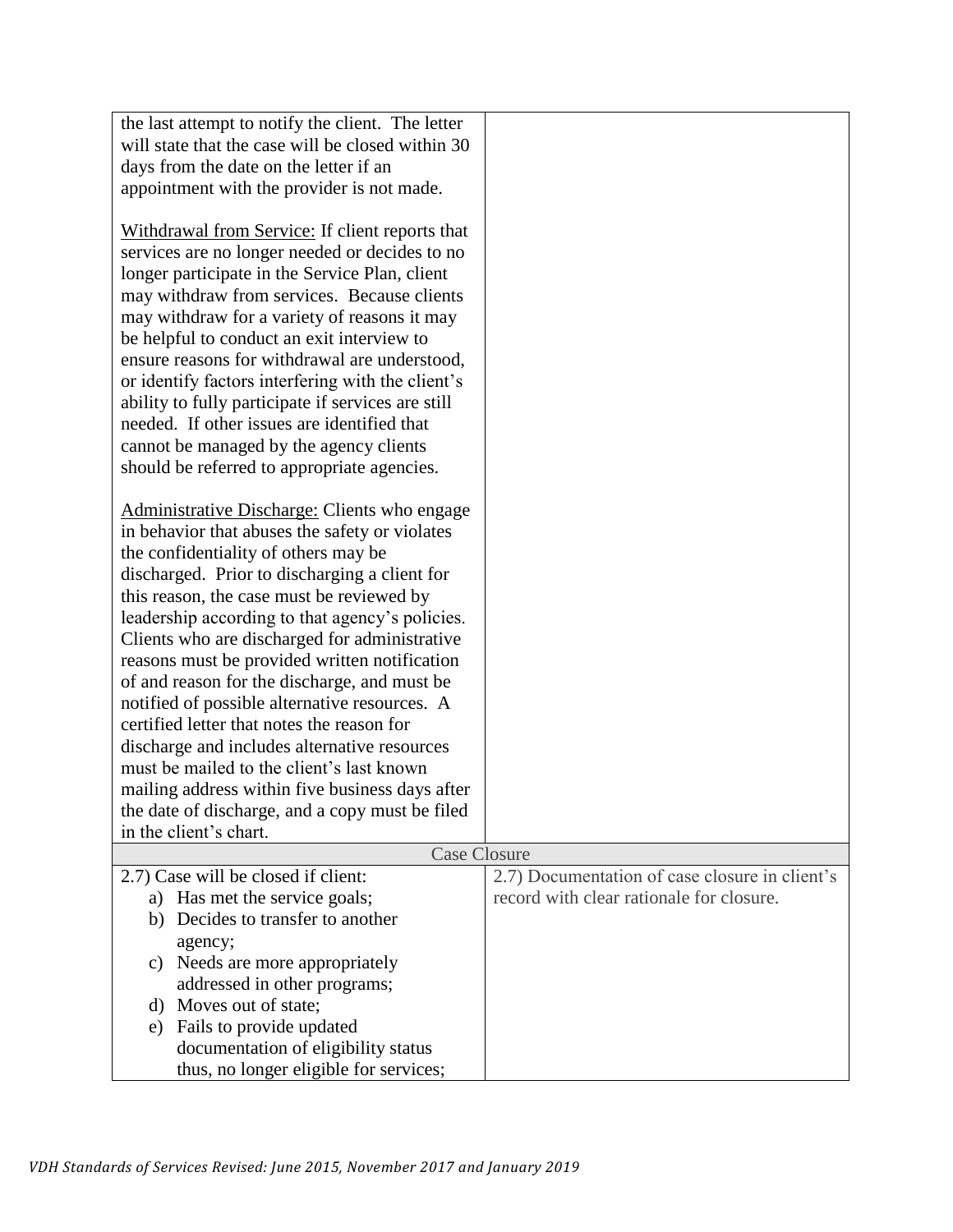| Fails to maintain contact with the<br>f)                                               |  |
|----------------------------------------------------------------------------------------|--|
| assistance\health education staff for                                                  |  |
| a period of three months despite                                                       |  |
| three (3) documented attempts to                                                       |  |
| contact client;                                                                        |  |
| Can no longer be located;<br>g)                                                        |  |
| Withdraws from or refuses funded<br>h)                                                 |  |
| services, reports that services are no                                                 |  |
| longer needed, or no longer                                                            |  |
| participates in the individual service                                                 |  |
| plan;                                                                                  |  |
| Exhibits pattern of abuse as defined<br>$\bf{1)}$                                      |  |
| by agency's policy.                                                                    |  |
| Becomes housed in an<br>$\mathbf{j}$                                                   |  |
| "institutional" program anticipated                                                    |  |
| to last for a minimum of 30 days,                                                      |  |
| such as a nursing home, prison or                                                      |  |
| inpatient program; or                                                                  |  |
| Is deceased.<br>$\bf k$                                                                |  |
| 3.0 Client Rights and Responsibilities                                                 |  |
| National Monitoring Standards: Provision of Part R funded HIV primary medical care and |  |

*National Monitoring Standards: Provision of Part B funded HIV primary medical care and support services, to the maximum extent, without regard to either: the ability of the individual to pay for such services, or the current or past health conditions of the individuals served.vi*

| <b>Standard</b>                                                                                                                                                                                                                                                                                                                                                                                                                                                                                                                                                       | <b>Measure</b>                                                                   |
|-----------------------------------------------------------------------------------------------------------------------------------------------------------------------------------------------------------------------------------------------------------------------------------------------------------------------------------------------------------------------------------------------------------------------------------------------------------------------------------------------------------------------------------------------------------------------|----------------------------------------------------------------------------------|
| 3.1) Services are available and accessible to<br>any individual who meets program eligibility<br>requirements.                                                                                                                                                                                                                                                                                                                                                                                                                                                        | 3.1) Written eligibility requirements and non-<br>discrimination policy on file. |
| All providers shall be in compliance with all<br>applicable federal, state, and local anti-<br>discrimination laws and regulations, including<br>but not limited to the American's with<br>Disabilities Act. All providers shall adopt a<br>non-discrimination policy prohibiting the<br>refusal of services on the basis of fact or<br>perception of race, color, creed, religion,<br>national origin, ancestry, age, sex, sexual<br>orientation, gender identity, domestic partner<br>status, marital status, height, weight, disability,<br>or AIDS/HIV diagnosis. |                                                                                  |
| Each provider shall make available to clients a                                                                                                                                                                                                                                                                                                                                                                                                                                                                                                                       |                                                                                  |
| process for requesting interpretation services,<br>including American Sign Language.                                                                                                                                                                                                                                                                                                                                                                                                                                                                                  |                                                                                  |
| 3.2) Clients Rights and Responsibilities policy<br>exists which requires each client to sign & date                                                                                                                                                                                                                                                                                                                                                                                                                                                                   | 3.2) Written policy on file.                                                     |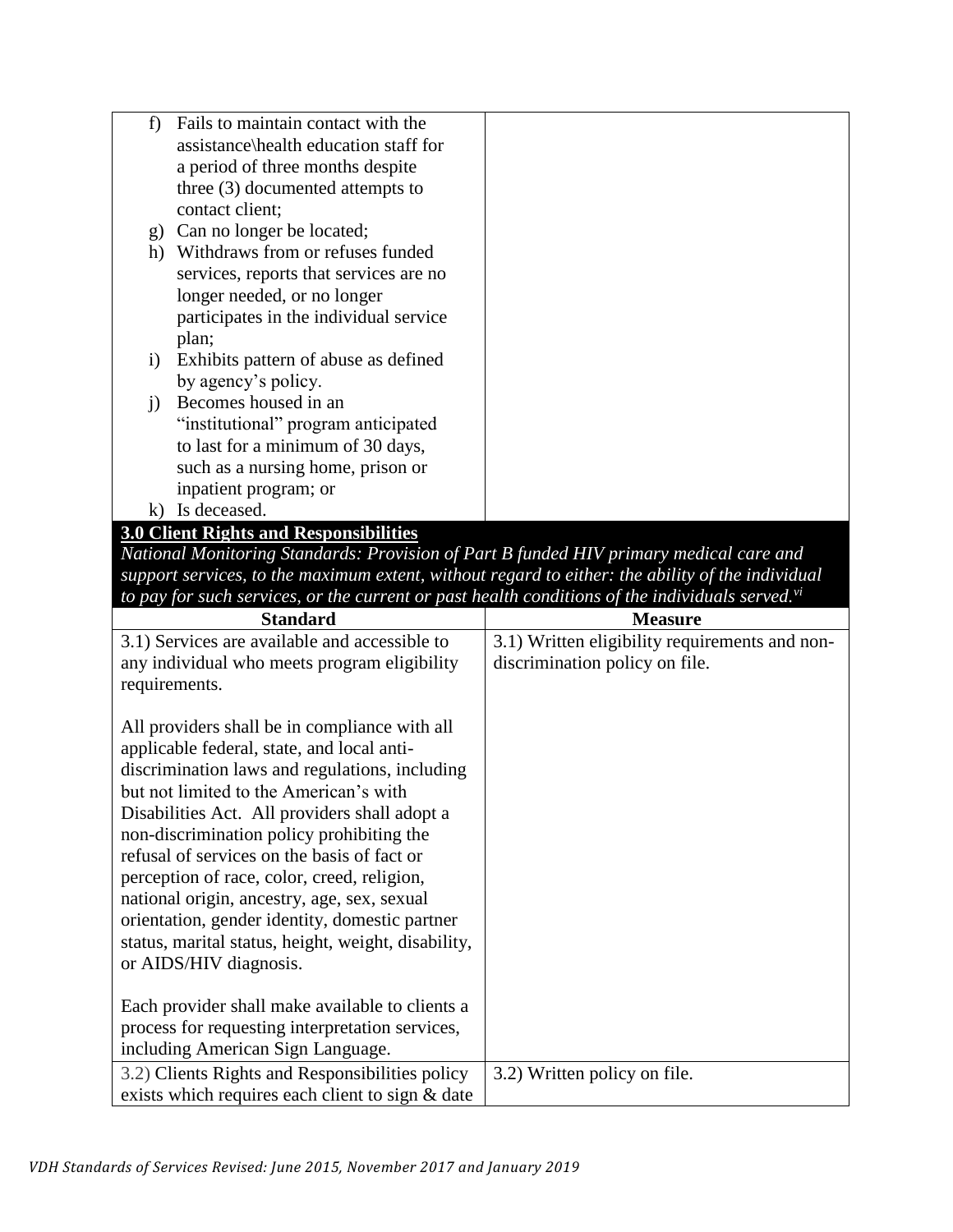|         | a form indicating they has been offered: a)   | 3.2) A copy is in the client's records    |
|---------|-----------------------------------------------|-------------------------------------------|
|         | explanation of the policy, and b) copy of     |                                           |
|         | "Client's Rights and Responsibilities" and to |                                           |
|         | communicate client's understanding of the     |                                           |
| policy. |                                               |                                           |
|         | 3.3) Explanation of Client's Rights and       | 3.3) Current Client's Rights and          |
|         | Responsibilities is provided to each client.  | Responsibilities form signed and dated by |
|         |                                               | client and located in client's record.    |
|         | Client rights include:                        |                                           |
| $\circ$ | Be treated with respect, dignity,             |                                           |
|         | consideration, and compassion;                |                                           |
| $\circ$ | Receive services free of discrimination;      |                                           |
| $\circ$ | Be informed about services and options        |                                           |
|         | available.                                    |                                           |
| O       | Participate in creating a plan of             |                                           |
|         | services;                                     |                                           |
| $\circ$ | Reach an agreement about the                  |                                           |
|         | frequency of contact the client will          |                                           |
|         | have either in person or over the phone.      |                                           |
| $\circ$ | File a grievance about services received      |                                           |
|         | or denied;                                    |                                           |
| $\circ$ | Not be subjected to physical, sexual,         |                                           |
|         | verbal and/or emotional abuse or              |                                           |
|         | threats;                                      |                                           |
| $\circ$ | Voluntary withdraw from the program;          |                                           |
| $\circ$ | Have all records be treated                   |                                           |
|         | confidentially;                               |                                           |
|         | Have information released only when:          |                                           |
| $\circ$ | A written release of information is           |                                           |
|         | signed;                                       |                                           |
| $\circ$ | A medical emergency exists;                   |                                           |
| $\circ$ | There is an immediate danger to the           |                                           |
|         | client or others;                             |                                           |
| O       | There is possible child or elder abuse;       |                                           |
|         | <b>or</b>                                     |                                           |
| $\circ$ | Ordered by a court of law.                    |                                           |
|         | Client responsibilities include:              |                                           |
| $\circ$ | Treat other clients and staff with            |                                           |
|         | respect and courtesy;                         |                                           |
|         | Protect the confidentiality of other          |                                           |
| $\circ$ | clients;                                      |                                           |
|         | Participate in creating a plan of service;    |                                           |
| $\circ$ | Let the agency know any concerns or           |                                           |
| $\circ$ | changes in needs;                             |                                           |
|         |                                               |                                           |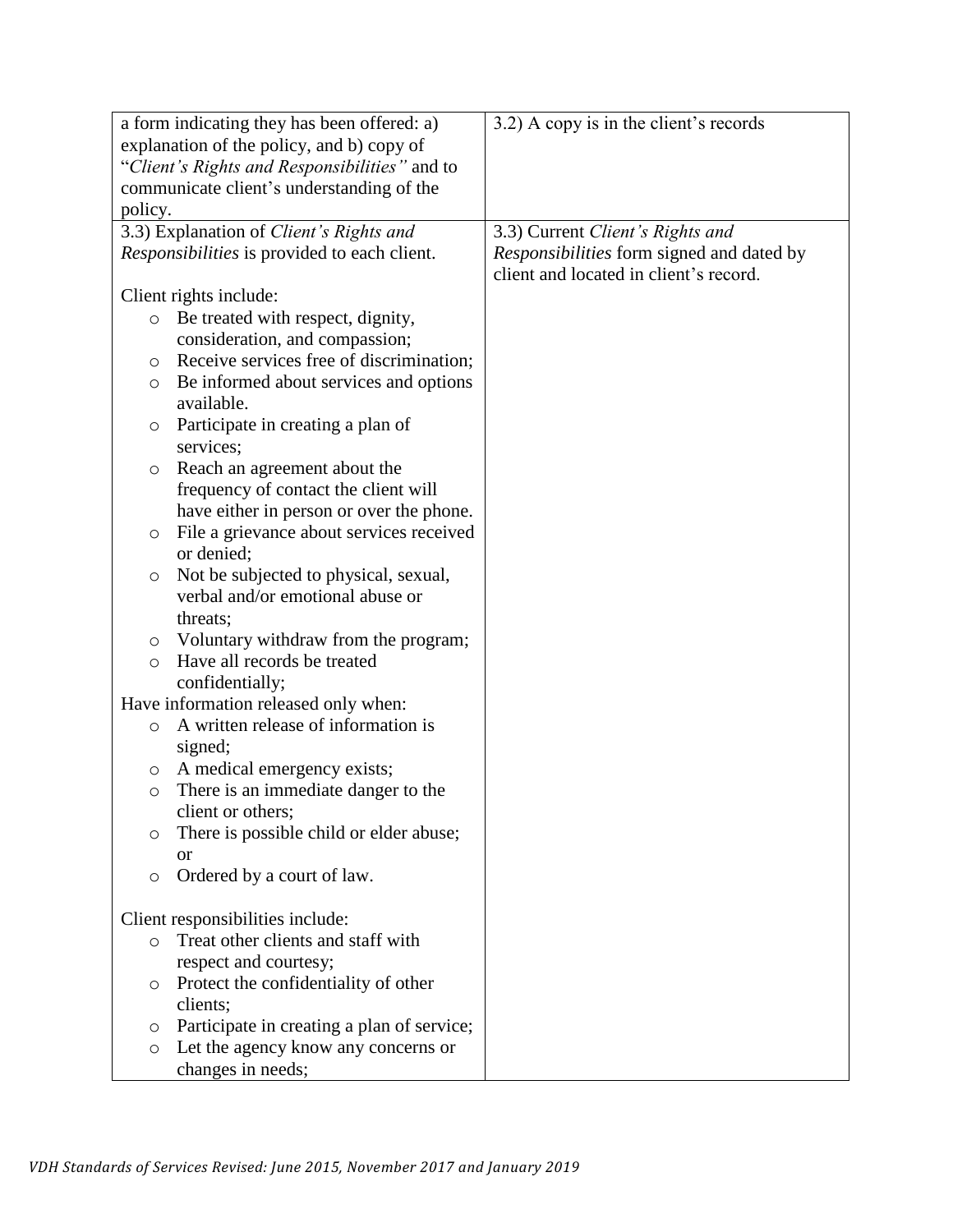| Make and keep appointments, or when<br>$\circ$                       |                                           |
|----------------------------------------------------------------------|-------------------------------------------|
| possible, phone to cancel or change an                               |                                           |
| appointment time;                                                    |                                           |
| Stay in contact with the agency by<br>O                              |                                           |
| informing the agency of change in                                    |                                           |
| address and phone number, respond to                                 |                                           |
| phone calls and mail                                                 |                                           |
| Avoid subjecting the agency's staff to<br>$\circ$                    |                                           |
| physical, sexual, verbal and/or                                      |                                           |
| emotional abuse or threats.                                          |                                           |
| <b>4.0 Grievance Process</b>                                         |                                           |
| <b>Standard</b>                                                      | <b>Measure</b>                            |
| 4.1) Grievance policy exists which requires                          | 4.1) Written grievance procedure on file, |
| each client to sign & date indicating they has                       | available in languages and formats        |
| been offered: a) explanation of the policy, and                      | appropriate to populations served.        |
| b) copy of Grievance Procedure c)                                    |                                           |
| communication of client's understanding of                           |                                           |
| the policy.                                                          |                                           |
|                                                                      |                                           |
| Policy shall describe the process for resolving                      |                                           |
| client grievances, including identification of                       |                                           |
| whom to contact and applicable timelines.                            |                                           |
|                                                                      |                                           |
| Policy shall be available in languages and                           |                                           |
| formats (e.g. for persons with disabilities)                         |                                           |
| appropriate to populations served.                                   |                                           |
| 4.2) Explanation of Grievance Procedure is                           | 4.2) Current Grievance Procedure form     |
| provided to each client.                                             | signed and dated by Client and located in |
|                                                                      | client's record.                          |
| Clients may file a grievance if their request for                    |                                           |
| services is denied or if they have any complaint                     |                                           |
| or concern about the services received.                              |                                           |
| 4.3) Grievance process shall be fair and                             | 4.3) Documentation of client grievances,  |
| expeditious for resolution of client grievances.                     | status and resolution.                    |
| 4.4) Review of grievance policy yearly with                          |                                           |
|                                                                      | 4.4) Current Client's Rights and          |
| client signature.                                                    | Responsibilities form signed and dated by |
|                                                                      | client and located in client's record.    |
|                                                                      |                                           |
| <b>5.0 Personnel Qualifications (including licensure)</b>            |                                           |
| <b>Standard</b>                                                      | <b>Measure</b>                            |
| 5.1) HE/RR staff must have a high school                             | 5.1) Documentation of qualifications in   |
| diploma or General Education Development                             | personnel file.                           |
| (GED) and one year of experience working                             |                                           |
| with people infected with HIV or additional<br>health care training. |                                           |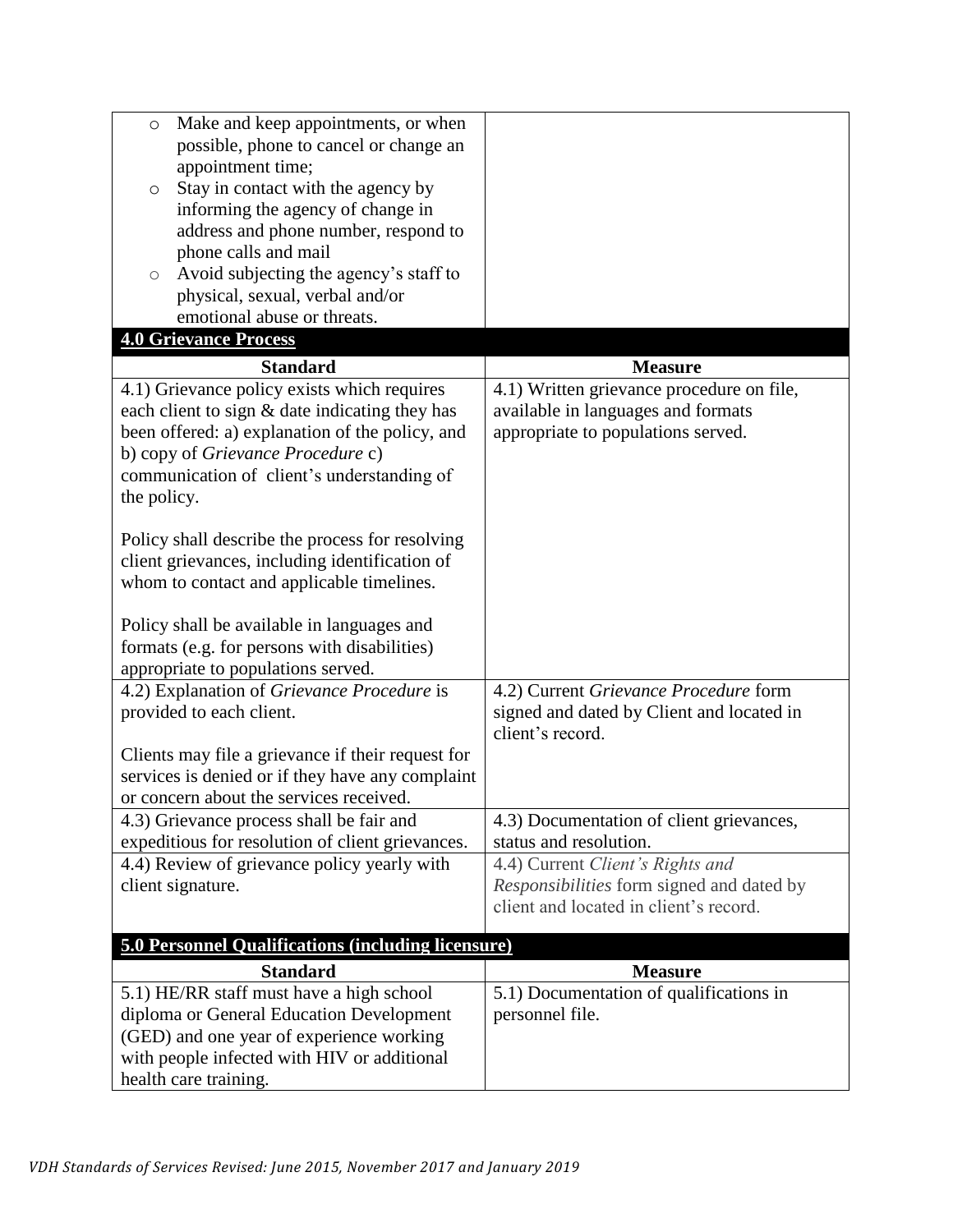| 5.2) Newly employed HE/RR staff must                         | 5.2) Documentation of training completed in                                               |
|--------------------------------------------------------------|-------------------------------------------------------------------------------------------|
| complete the following training within 180                   | personnel file.                                                                           |
| calendar days of hire:                                       |                                                                                           |
| <b>HIV 101</b>                                               |                                                                                           |
| <b>Treatment Adherence</b>                                   |                                                                                           |
| Infection control/blood borne                                |                                                                                           |
| pathogens                                                    |                                                                                           |
| Confidentiality<br>$\bullet$                                 |                                                                                           |
| Cultural competency                                          |                                                                                           |
| How to make a referral.                                      |                                                                                           |
| 5.3) All HE/RR must complete 12 hours of                     | 5.3) Documentation of required continuing                                                 |
| continuing education in HIV/AIDS treatment                   | education credits in personnel file.                                                      |
| or care annually.                                            |                                                                                           |
| 5.4) HE/RR staff and volunteers must be                      | 5.4) Documentation of supervision in staff                                                |
| supervised by a degreed or licensed individual               | and volunteers according to agency policy.                                                |
| in the fields of health, social services, mental             |                                                                                           |
| health or possess equivalent experience.                     |                                                                                           |
| <b>6.0 Cultural and Linguistic Competency</b>                |                                                                                           |
| <b>Standard</b>                                              | <b>Measure</b>                                                                            |
| 6.1) Health services are culturally and                      | 6.1) Documentation of cultural and linguistic                                             |
| linguistically competent, client-guided and                  | competence as reported in annual Cultural                                                 |
| community based. At a minimum, provider's                    | and Linguistic Competency Report.                                                         |
| documentation should include:                                |                                                                                           |
|                                                              |                                                                                           |
| Experience with providing services to<br>a)                  |                                                                                           |
| the diverse ethnic, linguistic, sexual or                    |                                                                                           |
| cultural populations targeted;                               |                                                                                           |
| Capacity of staff, including volunteers<br>b)                |                                                                                           |
| and Board, to design, provide and                            |                                                                                           |
| evaluate culturally and linguistically                       |                                                                                           |
| appropriate services;                                        |                                                                                           |
| c) List of cultural competency trainings                     |                                                                                           |
| completed by staff.                                          |                                                                                           |
| 6.2) Easy-to-understand print and multimedia                 | 6.2) Culturally and linguistically appropriate                                            |
| materials and signage in the languages                       | materials and signage accessible.                                                         |
| commonly used by the populations in the                      |                                                                                           |
| service area shall be available. <sup>vii</sup>              |                                                                                           |
| 7.0 Privacy and Confidentiality (including securing records) |                                                                                           |
| <b>Standard</b>                                              | <b>Measure</b>                                                                            |
| 7.1) Client confidentiality policy exists which              | 7.1) Written client confidentiality policy on                                             |
| include: 1) Release of information                           | file at provider agency.                                                                  |
| requirements, and b) Health Insurance                        |                                                                                           |
| Portability and Accountability Act.                          |                                                                                           |
| 7.2) Client's consent for release of information             | 7.2) Current Release of Information Form                                                  |
| is determined.                                               | signed and dated by client and provider<br>representative and located in client's record. |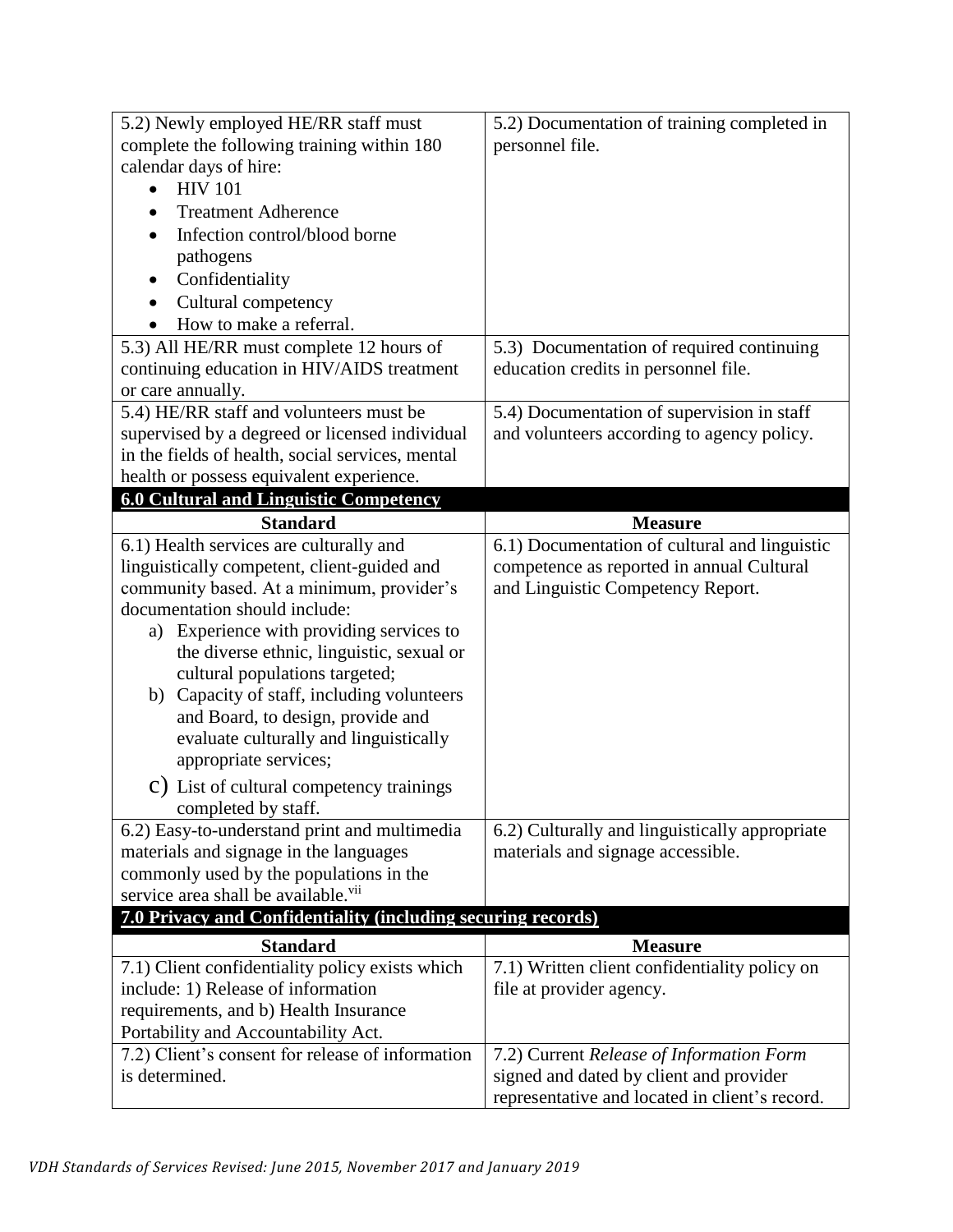|                                                   | Each release form indicates who may receive      |
|---------------------------------------------------|--------------------------------------------------|
|                                                   | the client's information and has an expiration   |
|                                                   | of not more than 12 months from date of          |
|                                                   | signature.                                       |
| 7.3) Each client file is stored in a secure       | 7.3) Files stored in locked file or cabinet with |
| location. Electronic client records are protected | access limited to appropriate personnel.         |
| from unauthorized use.                            | Electronic files are secure with password        |
|                                                   | protection and access is limited to appropriate  |
|                                                   | personnel.                                       |
| 7.4) Annual submission of Verification of         | 7.4) Documentation of signed Verification of     |
| Receipt of Assurance of Key Requirements          | Receipt of Assurance of Key Requirement          |
| document by all staff that handle client          | forms.                                           |
| identifying information.                          |                                                  |
|                                                   |                                                  |

**8.0 Quality Management**

 $\overline{a}$ 

*National Monitoring Standards: Implement a Clinical Quality Management Program (CQM) to include: a) written QM plan; b) quality expectations for providers and services; c) method to report and track expected outcomes; d) monitoring of provider compliance with HHS treatment guidelines and Part B Program's approved Standards of Care.viii*

| <b>Standard</b>                                | <b>Measure</b>                             |
|------------------------------------------------|--------------------------------------------|
| 8.1) Measure and report client health outcomes | 8.1) Performance measurement data on the   |
| using HE/RR service measures approved by       | following indicators:                      |
| VDH.                                           | Percentage of people living with HIV and   |
|                                                | receiving HE/RR Services, regardless of    |
|                                                | age, who will have at least two care       |
|                                                | markers in a 12 month period that are at   |
|                                                | least 3 months apart (Care marker defined  |
|                                                | as evidence of a HIV medical care visit    |
|                                                | date, a CD4 count and test date, a viral   |
|                                                | load value and test date, and/or an        |
|                                                | antiretroviral medication prescription and |
|                                                | date).                                     |

<sup>i</sup> HRSA/HAB Ryan White HIV/AIDS Program Services: Clarifications on Eligible Individuals & Allowable Uses of Funds Policy Clarification Notice (PCN) #16-02 (Revised 10/22/18)

ii HRSA/HAB Division of State HIV/AIDS Programs National Monitoring Standards—Program Part B (April, 2013), p. 23.

iii HRSA/HAB Ryan White HIV/AIDS Program Services: Clarifications on Ryan White Program Eligibility Determinations and Recertification Requirements Policy Clarification Notice #13-02

iv Public Health Service Act; Sections 2605(a)(6), 2617 (b) (7) (F), 2664 (f) (1), and 2671 (i).

<sup>v</sup> HRSA/HAB Division of State HIV/AIDS Programs National Monitoring Standards—Program Part B (April, 2013), pp. 30-31.

vi HRSA/HAB Division of State HIV/AIDS Programs National Monitoring Standards—Program Part B (April, 2013), pp. 61-62.